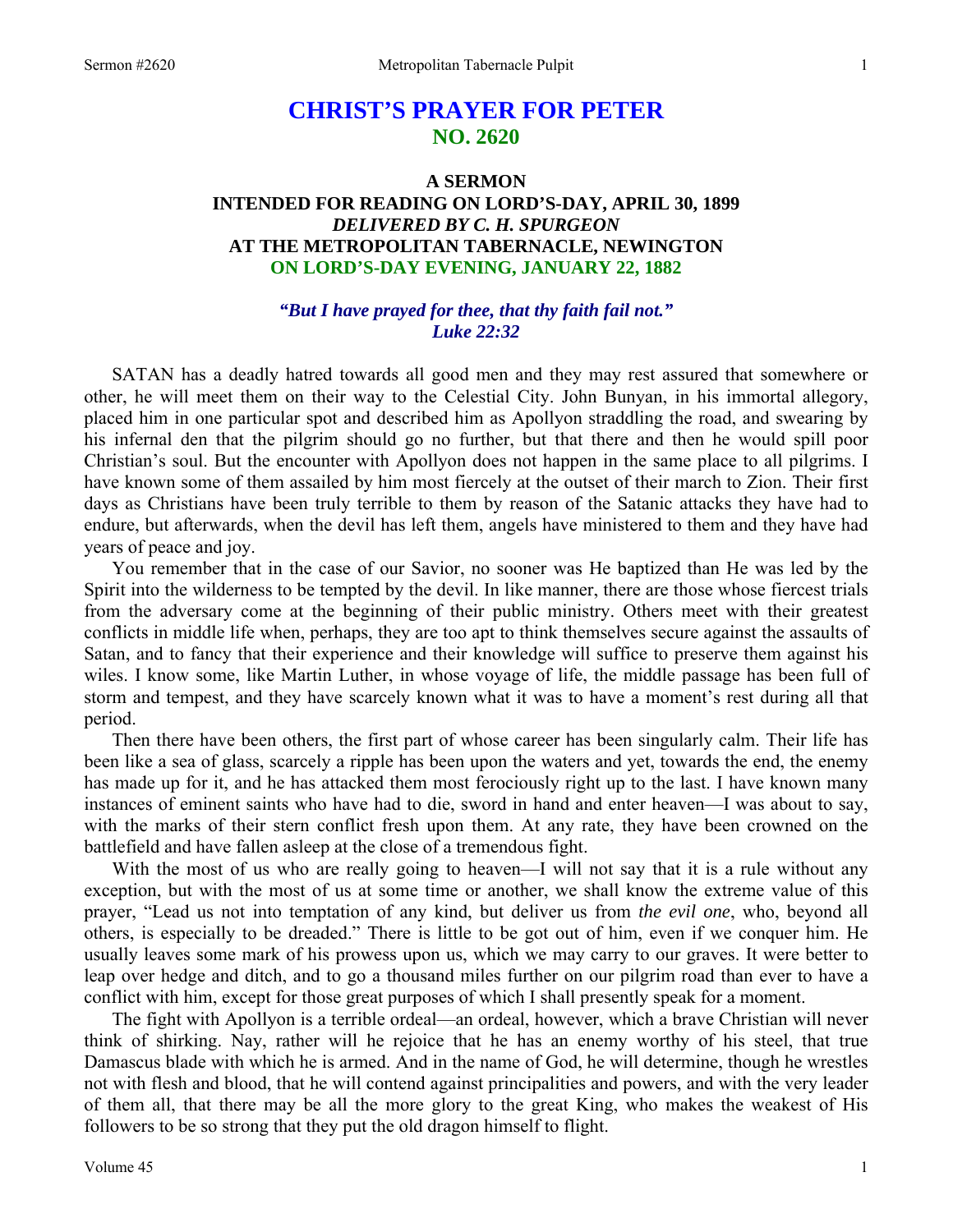So, dear friends, rest assured that Satan hates every good man and woman, and that, some time or other, he is pretty sure to show that hatred in a very cruel and deadly attack upon them.

 Further, because of his hatred, Satan earnestly desires to put believers into his sieve that he may sift them as wheat—not that he wants to get the chaff away from them, but simply that he may agitate them. You see the corn in the sieve, how it goes up and down, to and fro. There is not a single grain of it that is allowed to have a moment's rest. It is all in commotion and confusion and the man who is sifting it takes care to sift first one way, and next another way, and then all sorts of ways.

 Now, that is just what Satan does with those whom he hates, when he gets the opportunity. He sifts them in all manner of ways and puts their whole being into agitation and turmoil. When he gets a hold of us, it is a shaking and sifting indeed. He takes care that anything like rest or breathing-space shall be denied us.

 Satan desires thus to sift the saints in his sieve and at times, God grants his desire. If you look at the Revised Version, in the margin you learn the true idea of Satan having asked, or rather obtained by asking, the power to sift Peter as wheat. God sometimes gives Satan the permission to sift as wheat those who are undoubtedly His people, and then Satan tosses them to and fro indeed.

 That record in the Book of Job, of Satan appearing before God, is repeated in this story of Peter, for the devil had obtained from God liberty to try and test poor boasting Peter. If Christ had not obtained of God, in answer to His intercession, the promise of the preservation of Peter, then had it gone ill indeed with the self-confident apostle. God grants to Satan permission to try His people in this way, because He knows how He will overrule it to His own glory and their good. There are certain graces which are never produced in Christians, to a high degree, except by severe temptation.

 "I noticed," said one, "in what a chastened spirit a certain minister preached when he had been the subject of most painful temptation." There is a peculiar tenderness without which one is not qualified to shepherd Christ's sheep, or to feed His lambs—a tenderness without which one cannot strengthen his brethren, as Peter was afterwards to do, a tenderness which does not usually come, at any rate, to such a man as Peter, except by his being put into the sieve, and tossed up and down by Satanic temptation.

 Let that stand as the preface of my sermon, for I shall not have so much to say upon that as upon another point.

 First, observe, in our text, the grand point of Satan's attack. We can see that from the place where Jesus puts the strongest line of defense, "I have prayed for thee, that thy faith fail not." The point of Satan's chief attack on a believer then is his *faith*. Observe, secondly, the peculiar danger of faith, "That thy faith fail not." That is the danger not merely lest it should be slackened and weakened, but lest it should *fail*. And then observe, thirdly, *the believer's grand defense, "*I have prayed for thee, that thy faith fail not."

**I.** Notice carefully, in the first place, THE GRAND POINT OF SATAN'S ATTACK.

 When he assails a child of God, his main assault is upon his faith, and I suppose that the reason is, first, *because faith is the vital point in the Christian.* We are engrafted into Christ by faith and faith is the point of contact between the believing soul and the living Christ. If therefore Satan could manage to cut through the graft just there, then he would defeat the Savior's work most completely.

 Faith is the very heart of true godliness, for, "the just shall live by faith." Take faith away and you have torn the heart out of the gracious man. Hence, Satan, as far as he can, aims his fiery darts at a believer's faith. If he can only destroy faith, then he has destroyed the very life of the Christian. "Without faith it is impossible to please God." Therefore, if the devil could but get our faith away from us, we should cease to be pleasing to God and should cease to be "accepted in the Beloved." Therefore, brethren, look well to your faith. It is the very head and heart of your being as before God. The Lord grant that it may never fail you!

 I suppose that Satan also attacks faith, *because it is the chief of all our divine graces*. Love, under some aspects, is the choicest, but to lead the van in conflict, faith must come first. And there are some things which are ascribed solely and entirely to faith that are never ascribed to love. If any man were to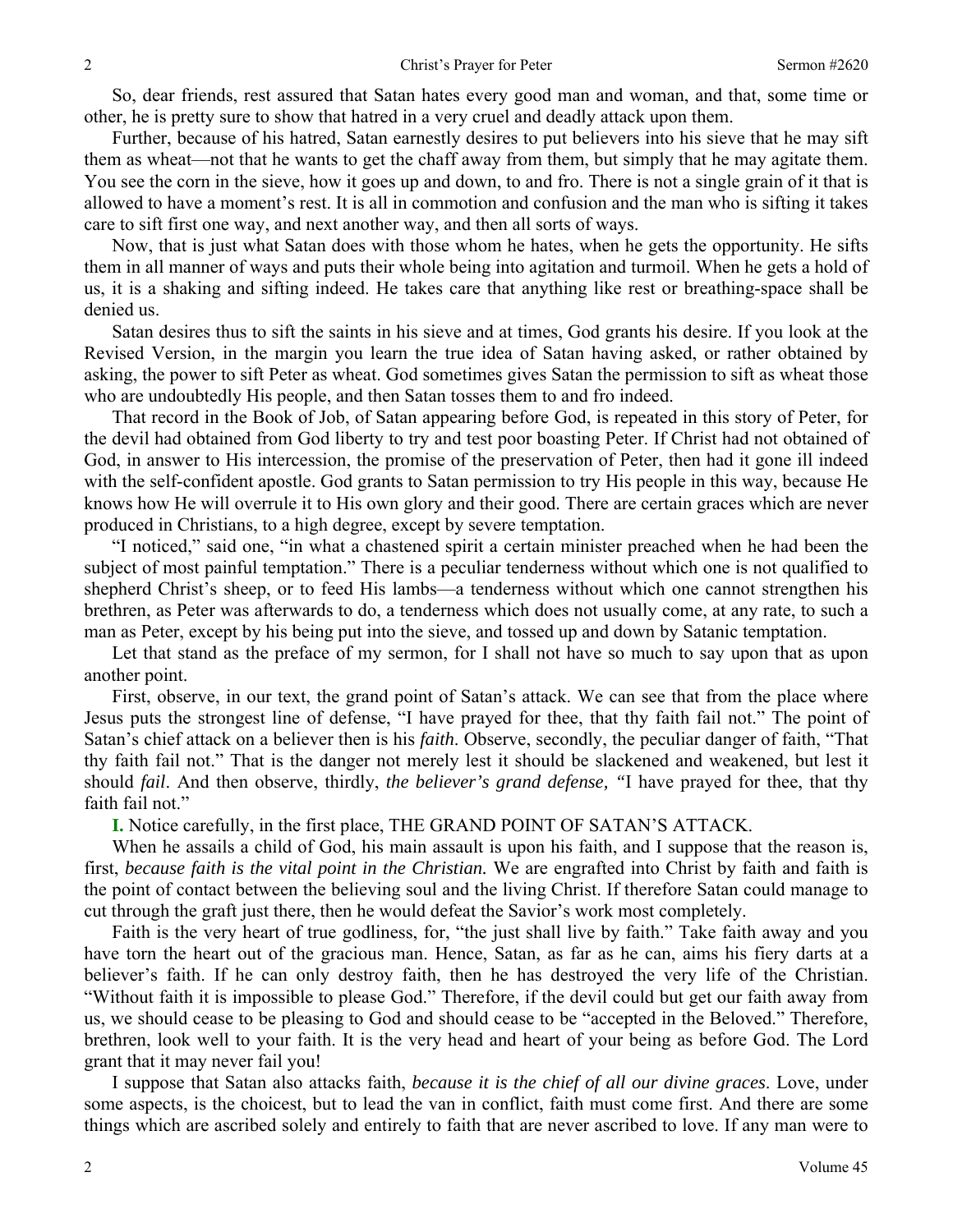speak of our being justified by love, it would grate upon the ears of the godly. If any were to talk of our being justified by repentance, those of us who know our Bible would be up in arms against such a perversion of the truth. But they may speak as long as they like of our "being justified by faith," for that is a quotation from the Scriptures.

 In the matter of justification, faith stands alone. It lays hold on Christ's sacrifice and His righteousness, and thereby, the soul is justified. Faith, if I may say so, is the leader of the graces in the day of battle and hence Satan says to his demoniacal archers, "Fight neither with small nor great, save only with the King of Israel; shoot at faith, kill it if possible." If faith is slain, where is love, where is hope, where is repentance, where is patience? If, faith is conquered, then it is as when a standard-bearer faints. The victory is virtually won by the arch-enemy if he is able to conquer faith, for faith is the noble chieftain among the graces of a saint.

 I suppose again that Satan makes a dead set upon the faith of the Christian, *because it is the nourishing grace*. All the other graces within us derive strength from our faith. If faith is at a low ebb, love is sure to burn very feebly. If faith should begin to fail, then would hope grow dim. Where is courage? It is a poor puny thing when faith is weak. Take any grace you please, and you shall see that its nourishing depends upon the healthy condition of faith in our Lord Jesus Christ.

 To take faith away therefore would be to take the fountain away from the stream. It would be to withdraw the sun from its rays of light. If you destroy the source, of course that which comes out of it ceases. Therefore, beloved, take the utmost possible care of your faith, for I may truly say of it that out of it are the issues of life to all your graces. Faith is that virtuous woman who clothes the whole household in scarlet and feeds them all with luscious and strengthening food. But if faith is gone, the household soon becomes naked, and poor, and blind, and miserable. Everything in a Christian fails when faith ceases to nourish it.

 Next to this, Satan attacks faith, *because it is the great preserving grace.* The apostle says, "Above all"—that is, "over all," "covering all"—"taking the shield of faith wherewith ye shall be able to quench all the fiery darts of the wicked." Sometimes, the Eastern soldiers had shields so large that they were like doors, and they covered the man from head to foot. Others of them, who used smaller shields, nevertheless handled them so deftly and moved them so rapidly, that it was tantamount to the shield covering the entire person. An arrow is aimed at the forehead, up goes the shield and the sharp point rings on the metal. A javelin is hurled at the heart, but the shield turns it aside. The fierce foe aims a poisonous dart at the leg, but the shield intercepts it.

 Virtually, the shield is all-surrounding and so it is with your faith. As one has well said, "It is armor upon armor, for the helmet protects the head, but the shield protects both helmet and head. The breastplate guards the breast, but the buckler or shield defends the breastplate as well as the breast." Faith is a divine grace to protect the other graces, there is nothing like it, and therefore I do not wonder that Satan attacks faith when he sees its prominent position and its important influence in the entire town of Mansoul.

 I cannot help saying also that I wonder not that Satan attacks faith, *because it is the effective or efficient grace*. You know what a wonderful chapter that eleventh chapter of the epistle to the Hebrews is. It is a triumphal arch erected in honor of what? Of faith. According to that chapter, faith did everything, it quenched the fire, stopped the mouths of lions, turned to flight the armies of the aliens, received the dead who were raised, and so on. Faith is the soul's right hand. Faith works by love, but still, it is faith that works, and you can do nothing acceptably before God unless you do it by that right hand of faith.

 Hence, Satan cannot stand faith. He hates that most of all. Pharaoh tried to have all the male children thrown into the river because they were the fighting force of Israel. He did not mind having the women to grow up to bear burdens, it was the men whom he feared. And in like manner, the devil says, "I must stamp out faith, for that is the secret of strength." He will not trouble himself so much about your other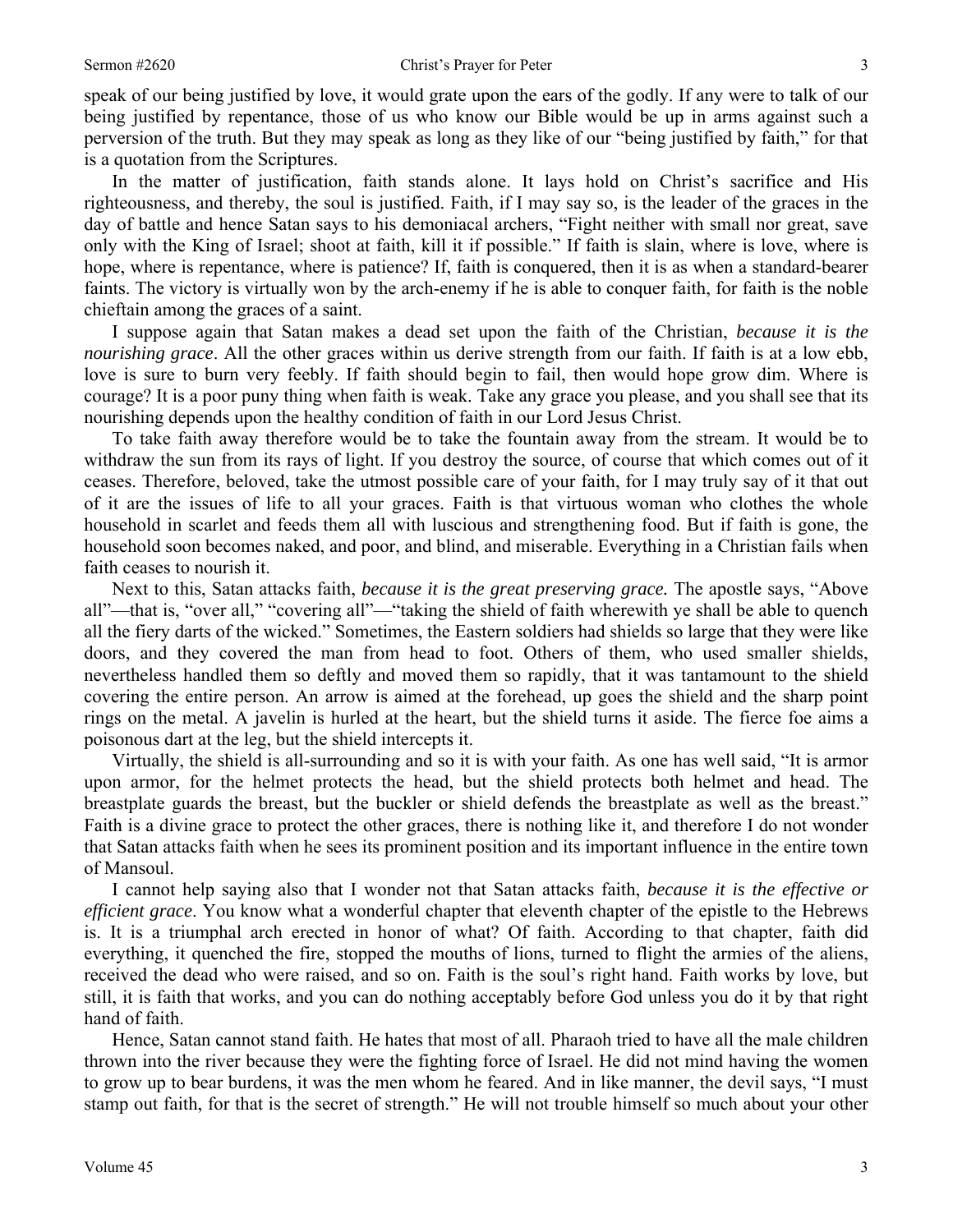graces, he will probably attack them when he can, but first of all he says, "Down with faith! That is the man-child that must be destroyed." And he aims his sharpest and deadliest darts at it.

 I believe also that faith is attacked by Satan, most of all, *because it is most obnoxious to him.* He cannot endure faith. How do I know that? Why, because God loves it. And if God loves faith and if Christ crowns faith, I am sure that Satan hates it. What are we told concerning the work of Jesus being hindered by unbelief? "He could not do many mighty works there because of their unbelief." Now, I will turn that text around and say of Satan, that he cannot do many mighty works against some men because of their faith.

 Oh, how he sneaks off when he discovers a right royal faith in a man! He knows when he has met his master and he says, "Why should I waste my arrows upon a shield carried by such a man as that? He believes in God, he believes in Christ, he believes in the Holy Spirit, he is more than a match for me." To those that are under his leadership, he cries, "To your tents." He bids them flee away and escape, for he knows that there can be no victory for them when they come into collision with true God-given faith. He cannot bear to look at it. It blinds him the lustrous splendor of that great shield of faith, which shines as though a man did hang the sun upon his arm and bear it before him into the fray, blinds even the mighty prince of darkness. Satan does but glance at it and straightway he takes to flight, for he cannot stand it. He knows it is the thing which most of all helps to overthrow his kingdom and destroy his power.

 Therefore, believer, cling to your faith! Be like the young Spartan warrior who would either bring his shield home with him or be brought home dead upon his shield. "Cast not away your confidence, which has great recompense of reward." Whatever else you have not, "have faith in God." believe in the Christ of God. Rest your soul's entire confidence upon the faithful promise and the faithful Promiser, and if you do so, Satan's attacks upon you will all be in vain.

That is my first point observe the grand point of Satanic attack.

**II.** Now, secondly, observe THE PECULIAR DANGER OF FAITH. "That thy faith fail not."

 Did Peter's faith fail? Yes, and no. It failed in a measure, but it did not altogether fail. It failed in a measure, for he was human, but it did not altogether fail, for, at the back of it, there was the superhuman power which comes through the pleading of Christ. Poor Peter! He denied his Master, yet his faith did not utterly fail and I will show you why it did not. If you and I, beloved, are ever permitted to dishonor God and to deny our Lord, as Peter did, yet may God in mercy keep us from the utter and entire failure of our faith as He kept Peter!

 Notice, first, there was still some faith in Peter, even when he had denied his Master, for when the Lord turned and looked at him, *he went out, and wept bitterly*. If there had still not been the true faith in Peter, the Master might have looked upon him long before a tear would have coursed down his cheeks. The Lord not only looked on Judas, but He gave him a sop with Him out of the dish. And He even let the traitor put his lips on Him and kiss Him. But all that had no weight with Judas.

 The reason why Christ's look had such an effect on Peter was because there was some faith in Peter still. You may blow as long as you like at the cold coals, but you will get no fire. But I have sometimes seen a servant kneel down when there has been just a little flame left in the coal in a corner of the grate, and she has blown it tenderly and gently so as to revive it. "It is not quite out," she says and at last, there has been a good fire once again. May God grant that we may never come to that sad condition, but if we do, may He, of His grace, grant that there may still be that blessed little faith left, that weak and feeble faith which, through the breathing upon it of the Spirit of God, shall yet be fanned into a flame!

 We are sure that there was this faith still in Peter *or else what would he have done?* What did Judas do? Judas did two things. First, he went to a priest, or to priests, and confessed to them. And then he went out and hanged himself, the two things were strangely connected. Peter did neither, yet, if he had not had faith, he might have done both. To publicly deny his Master three times and to support his denial with oaths and curses, even when that Master was close by and in His greatest need, must have put Peter into most imminent peril. And if there had not been, within his heart, faith that his Master could yet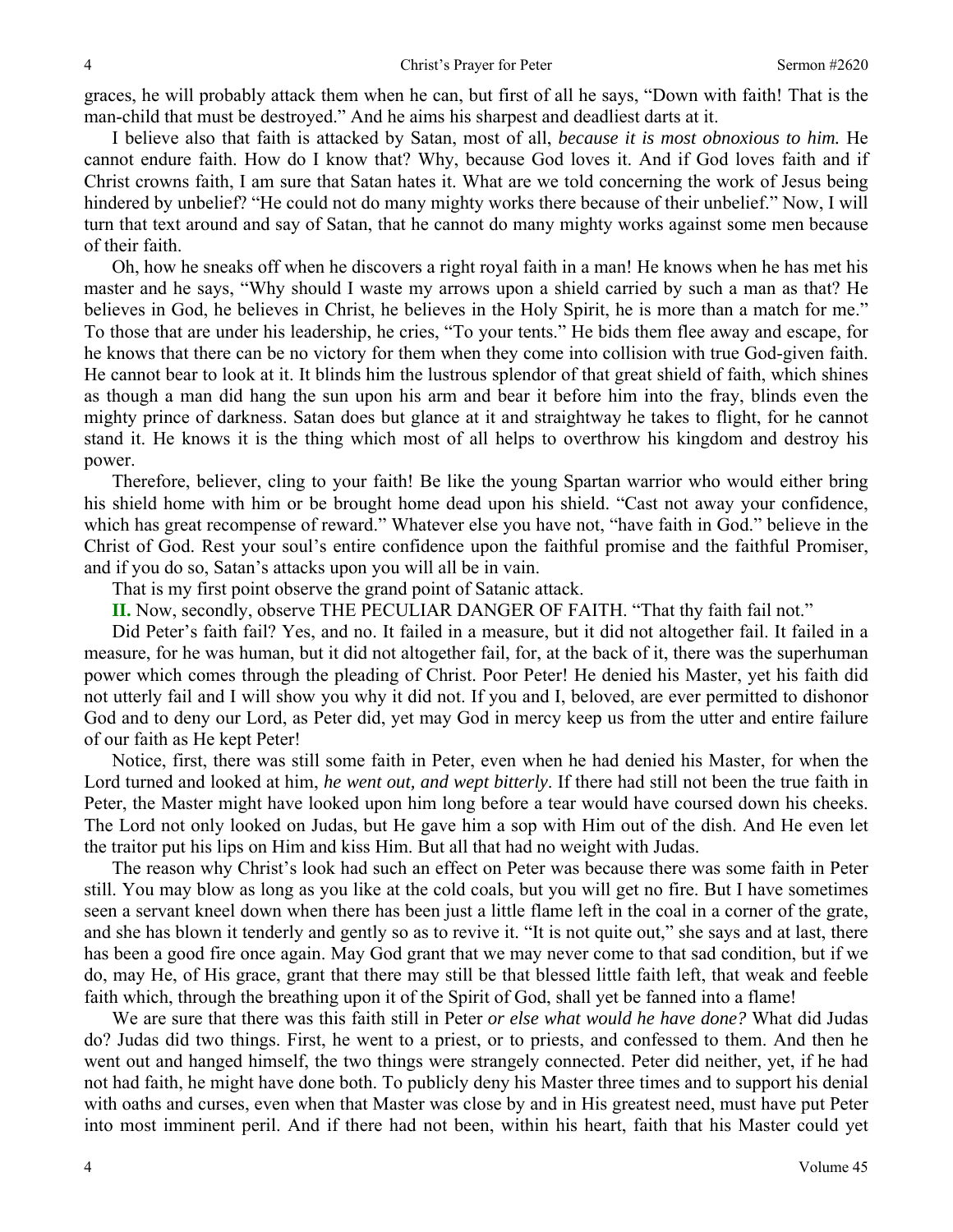pardon and restore him, he might, in his despair, have done precisely what the traitor Judas did. Or, if he had not gone to that extremity of guilt, he would have hidden himself away from the rest of the apostles.

 But instead of doing so, we soon find him again with John. I do not wonder that he was with John. They were old companions, but in addition to that, the beloved John had so often leaned his head on the Master's bosom that he had caught the sweet infection of his Savior's tenderness and therefore, he was just the one with whom Peter would wish to associate.

 I think that if I had ever denied my Lord as Peter did, in that public way, I would have run away and hidden myself from all my former companions. But Peter did not, you see. He seemed to say to himself, "The Master, with His dear tender heart, can still forgive me and receive me." So he clings to the disciples and especially to John. Ay, and notice that on the day of our Lord's resurrection, Peter was the first disciple to enter the sepulcher, for, though "the other disciple did outrun Peter" and reach the grave first, "yet he went not in" until Peter led the way.

 "The Lord is risen indeed, and hath appeared to Simon," is a remarkable passage. Paul, writing concerning Christ's resurrection, says that, "He was seen of Cephas," that is, Peter. There was some special manifestation of our blessed Master to Simon Peter who was waiting for it, and privileged to witness it and this showed that his faith was kept from failing through the Savior's prayers.

 Now, beloved, I say no more about Peter, but I speak to you about your own faith. Are you greatly troubled? Then I pray that your faith may not fail. It is shaken. It is severely tried, but God grant that it may not fail! Something whispers within your heart, "Give up all religion, it is not true." To that lie, answer, "Get you behind me, Satan, for the religion of Jesus Christ is eternally, assuredly, infallibly true." Cling to it, for it is your life. Or, perhaps, the fiend whispers, "It is true enough to others, but it is not meant for you, you are not one of the Lord's people." Well, if you cannot come to Christ as a saint, come to Him as a sinner. If you dare not come as a child to sit at His table, come as a dog to eat the crumbs that fall under it. Only do come and never give up your faith.

 If the arch-fiend whispers again "You have been a deceiver. Your profession is all a mistake, or a lie." Say to him, "Well, if it be so, there is still forgiveness in Christ for all who come unto God by Him." Perhaps you are coming to the Savior for the first time—you mean to cast yourself upon the blood and merit of Jesus even if you have never done so before. I pray for you, dear coming one. O gracious Savior, do not let Satan crush out the faith of even the weakest of Your people! Blessed Intercessor, plead for that poor trembler in whom faith is almost dying out! Great High Priest, intercede for him, that his faith may not utterly fail him, and that he may still cling to You!

 What is to become of us if we have not faith in Jesus? I know that there are some who seem to get on well without it. So may the dogs. So may the wild beasts. They get on well enough without the children's garments or the children's bread, but you and I cannot. The moment I am unbelieving, I am unhappy. It is not a vain thing for me to believe in Christ, it is my life, it is my strength, it is my joy. I am a lost man and it were better for me that I had never been born, unless I have the privilege of believing.

 Give up faith? Remember what Satan said concerning Job, "Skin for skin, yea, all that a man hath will he give for his life"? And our life is wrapped up in our faith in Christ. We cannot give it up and we will not give it up. Come on, fiends of hell or mockers of earth, we will not give it up, we will hold it fast, for it is part of the very warp and woof of our being. We believe in God and in His Son, our Lord and Savior, Jesus Christ. And it is our great concern that our faith should be well-guarded and protected, for we know the peculiar danger to which it is exposed when it is assailed by Satan.

**III.** Now I will close my discourse by speaking, for only a very few minutes, upon THE BELIEVER'S GREAT PRESERVATIVE AND DEFENSE.

 What is the great protection of our faith? Our Savior's intercession. Prayer is always good, it is always a blessed thing, but notice that great letter-word in the text, "*I* have prayed for thee." It is the intercession of Christ that preserves our faith, and there are three things about it which make it precious beyond all price. It is prevalent, prevenient and pertinent. First, it is *prevalent,* for, if Jesus pleads, He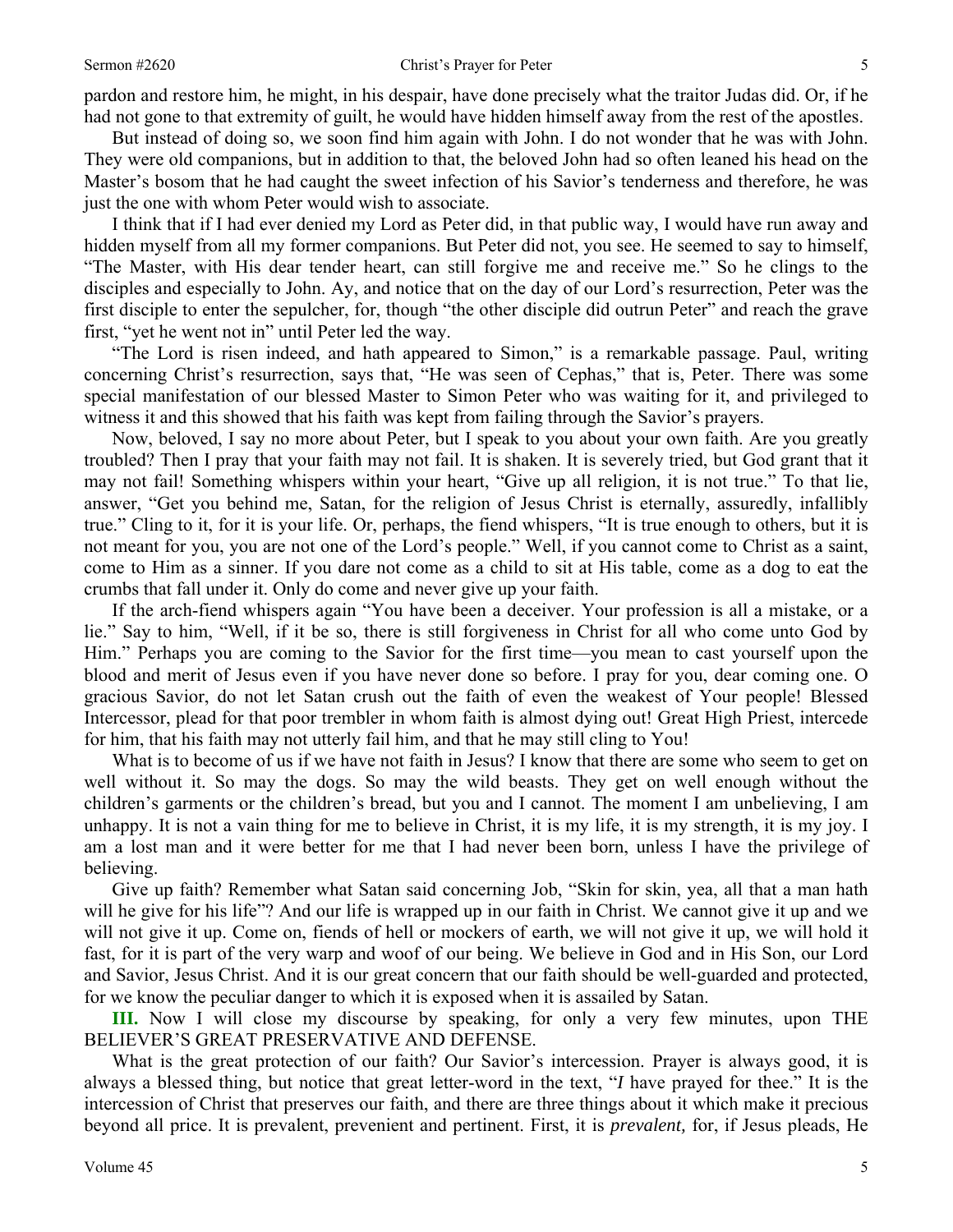must prevail. It is *prevenient*, for, *before* the temptation comes to Peter, He says, "I have prayed for thee. Satan has but obtained, by his asking, the permission to tempt you, but I have already prayed for you."

 And then, it was *pertinent*, that is, to the point. Christ had prayed the best prayer possible, "that thy faith fail not." Peter would not have known that this was to be the chief point of attack by Satan. He might have thought that Satan would attack his love. The Lord seems to hint at His thought about that by saying to him, afterwards, "Simon, son of Jonas, lovest thou me?" But the Savior knew that the hottest part of the battle would rage around Fort Faith and therefore, He prayed that the fortress might be wellgarrisoned and never be captured by the enemy. And it was not.

 Whenever I begin to talk to you about the intercession of Christ, I feel inclined to sit down and let you think, and look up, and listen till you hear that voice, matchless in its music, pleading, pleading, pleading, with the Father. It were much better for you to realize it than for me to describe it. It was a blessed thing to hear one's mother pray—by accident, as we say, to pass the door that was ajar and to hear Mother pleading for her boy or her girl. It is a very touching thing to hear your child praying for her father, or your wife breathing out her warm desires for her beloved.

 I do not know anything more charming than to hear, now and then, a stray prayer that was never meant to be heard on earth, but only in heaven. I like such eaves-droppings. Oh, but listen! It is Jesus who is praying. He shows His wounds and pleads the merit of His great sacrifice and wonder of wonders, He pleads for me, and for you! Happy man, happy woman, to have our faith preserved by such a mighty preservative as this—the intercession of Christ!

 I want you to especially notice that *this intercession is the pleading of One who*, in the text, *seems directly to oppose Himself to the great adversary.* "Satan hath obtained thee by asking, that he may sift thee as wheat; but I have obtained thee by asking," (so I will venture to paraphrase it) "that thy faith fail not." There stands Satan. You cannot see him and you need not want to, but that grim monster who has made kings and princes tremble, and has plucked angels from their spheres of light, and hurled bright spirits down from heaven to hell, stands there to assail you. And you may well be afraid, for God Himself permits him to sift you.

 Ah! but there also stands the ever-blessed One, before whom an angel, fallen or unfallen, is but a tiny spark compared with the sun. There He stands, girt about the chest with the golden girdle of His faithfulness, robed in the fair white linen of His matchless righteousness, upon His head is a crown of glory that far outshines all constellations of stars and suns, and He opposes His divine pleading to the demoniacal asking of the fallen one.

 Are you afraid now? It does seem to me unspeakably blessed to see it written here, "Satan hath desired to have thee that he may sift thee as wheat," and then to see over the top of it these words, "but *I* have prayed for thee." Oh, blessed, "but"! How it seems to cast the fallen angel back into the bottomless pit and to bind him with chains, and set a seal upon his prison, "But I have prayed for thee." Tempt on then, O devil. Tempt at your worst, for there is no fear now when this glorious shield of gold, the intercession of the Savior, covers the entire person of the poor attacked one! "I have prayed for thee, that thy faith fail not."

 And then my last word is this, *it is an intercession which is absolutely certain of success*. In fact, He who offers it anticipates its success and discounts it by giving this precept to His servant, "and when you are converted,"—sure pledge then that he *will be* converted, that he will be turned back, however far he wanders. When you are restored, "strengthen your brethren." Then, for certain, he will be restored, or else the Savior would not have given him a precept which could only be available if a certain, unlikely contingency should occur.

 O you who are a true child of God, you may be drenched, but you shall never be drowned! O warrior of the cross, your shield may be covered with fiery darts, thick as the saplings of a young forest grow, but no dart shall ever reach your heart! You may be wounded in head and hand and foot. You may be a mass of scars, but your life is given you. To Christ are you given as a prey, and you shall come out even from between the jaws of death, and you shall overcome Satan by Christ's power. Only trust Christ.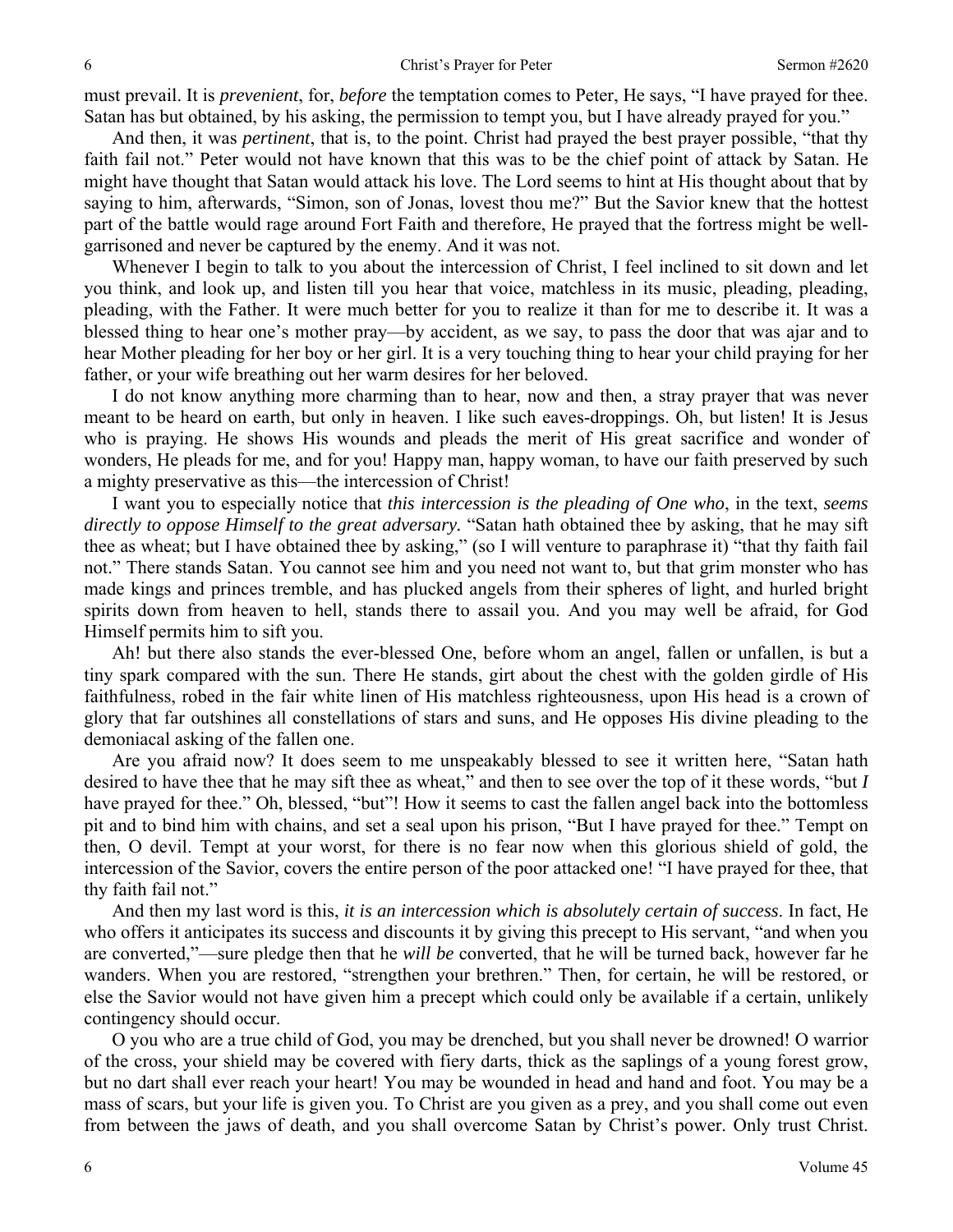Only trust Him. Cling to your faith, beloved. Cling to your faith! I would like to get a hold of that young man who has lately been listening to skeptical teachers, and to whisper in his ear, "Cling to your faith, young man, for, in losing that, you will lose all."

 And to you who, alas! have fallen into sin after having made a profession of religion, let me say that, however far you have gone astray, still believe that Jesus is able to forgive you, and come back to Him and seek His pardon now. And you, my hoary-headed brother, whose hair is whitening for heaven, are you sorely beset by all sorts of temptations?

 Well, give me your hand for I, too, know what this warfare means. Let us believe in God, my brother, let us believe in God. Though He should break us down worse than ever, though He should set us up as a target, and let the devil shoot all the arrows from his quiver at us, let us still believe in God, and come to this point to which my soul has come full often, and to which Job came of old, "'Though he slay me, yet will I trust in him.' Whatever He does to me, if He shall never smile upon me again, I will still believe Him, I can do no other."

 I dare not doubt Him. I must confide in Him. Where is there any ground for confidence if it be not in the God that cannot lie, and in the Christ of the everlasting covenant, whom He has set forth to be the propitiation for human sin, and in the Holy Ghost, whose work it is to take of the things of Christ and reveal them unto us?

May the blessed Trinity save and keep us all, for our Lord Jesus Christ's sake! Amen.

### **EXPOSITION BY C. H. SPURGEON**

#### *LUKE 22:7-34, 54-62*

**Verses 7-20.** *Then came the day of unleavened bread, when the passover must be killed. And he sent Peter and John, saying, Go and prepare us the passover, that we may eat. And they said unto him, Where wilt thou that we prepare? And he said unto them, Behold, when ye are entered into the city, there shall a man meet you, bearing a pitcher of water; follow him into the house where he entereth in. And ye shall say unto the goodman of the house, The Master saith unto thee, Where is the guestchamber, where I shall eat the passover with my disciples? And he shall shew you a large upper room furnished: there make ready. And they went, and found as he had said unto them: and they made ready the passover. And when the hour was come, he sat down, and the twelve apostles with him. And he said unto them, With desire I have desired to eat this passover with you before I suffer: for I say unto you, I will not any more eat thereof, until it be fulfilled in the kingdom of God. And he took the cup, and gave thanks, and said, Take this, and divide it among yourselves: for I say unto you,I will not drink of the fruit of the vine, until the kingdom of God shall come. And he took bread, and gave thanks, and brake it, and gave unto them, saying, This is my body which is given for you: this do in remembrance of me. Likewise also the cup after supper, saying, This cup is the new testament* 

(Or, covenant)—

**20-21.** *in my blood, which is shed for you. But, behold, the hand of him that betrayeth me is with me on the table.* 

 What a shadow this revelation must have cast over that solemn feast, over the Savior's heart, and over the minds of all His attached disciples! We can scarcely imagine what pangs tore His loving spirit. He could have used the language of David, with even deeper emphasis, and said, "It was not an enemy that reproached me; then I could have borne it: neither was it he that hated me that did magnify himself against me; then I would have hid myself from him: but it was you, a man mine equal, my guide, and mine acquaintance." "The hand of him that betrayeth me is with me on the table." O beloved, I pray that you and I may never betray our Master. If ever we should so fail as to deny Him, may the Lord stop us where Peter fell, and never suffer us to betray Him as Judas did!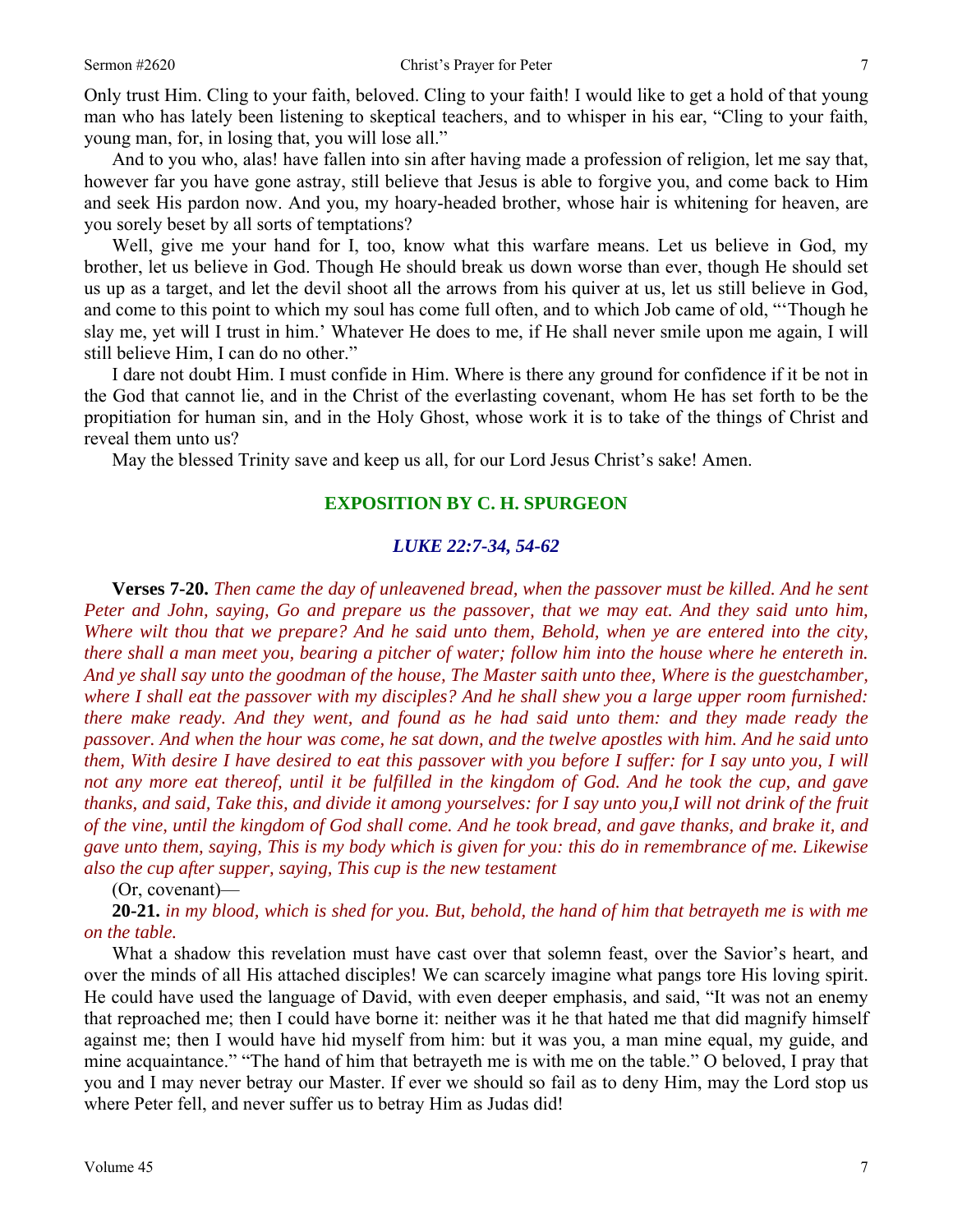**22.** *And truly the Son of man goeth, as it was determined: but woe unto that man by whom he is betrayed!* 

 The decree of God does not lessen the responsibility of man for his action. Even though it is predetermined of God, the man does it of his own free will, and on him falls the full guilt of it.

**23-24.** *And they began to inquire among themselves, which of them it was that should do this thing. And there was also a strife among them, which of them should be accounted the greatest.*

 Be astonished, dear friends, as you read, in such a connection as this, "There was also a strife among them, which of them should be accounted the greatest." What! While yet the anxious question as to which of them was the traitor was being passed round, "Lord, is it I?" Is it so closely followed by another question, "Which of us shall be highest in the kingdom?" Oh, the awful intrusiveness of pride and ambition! How it will come in and defile the very holy of holies! May God prevent our falling victims to it! The last question for a Christian to ever ask is, "How may I win honor among men?" The one question for a believer should be, "How can I glorify my Master ?" Very often, that can best be done by taking the very lowest place in his church.

**25-26.** *And he said unto them, The kings of the Gentiles exercise lordship over them; and they that exercise authority upon them are called benefactors. But ye shall not be so: but he that is greatest among you, let him be as the younger; and he that is chief, as he that doth serve.*

Let every respect be given to the elder and let such as God honors be honored among us, but let no man honor himself, or seek honor for himself. After all, in Christ's kingdom, the way to ascend is to descend. Did not the Master act thus? He descended that He might ascend and fill all things. And so must His disciples do. Less, and less, and less, and less, must we become and so we shall really be, in His sight more, and more, and more, and more.

**27.** *For whether is greater, he that sitteth at meat, or he that serveth? Is it not he that sitteth at meat? But I am among you as he that serveth.*

 For He had just then taken a towel and girded Himself, and washed their feet so becoming *Servus servorum,* the Servant of servants, though He was, in very truth, the King of kings.

**28.** *Ye are they which have continued with me in my temptations.*

There is a reward to the righteous, though they serve not for reward, for the Lord says—

**29-30.** *And I appoint unto you a kingdom, as my Father hath appointed unto me; that ye may eat and drink at my table in my kingdom, and sit on thrones judging the twelve tribes of Israel.* 

 Ah, but see what follows! No sooner, in this chapter, does the thought seem to rise than it is dashed down again. The brightness always has a shadow cast across it,

**31-32.** *And the Lord said, Simon, Simon, behold, Satan hath desired to have you, that he may sift you as wheat: but I have prayed for thee, that thy faith fail not: and when thou art converted, strengthen thy brethren.*

 We are thinking about thrones and about which of us shall have the loftiest throne, but see how the Master is thinking about the necessary while we are doting upon the superfluous. He thinks of our needs while we are dreaming of something great. What a blessing it is that we have our Savior praying for us when we ourselves may be fancying that we need not pray! Our hands are ready for the scepter and we are anxious to sit down on the throne, when the Lord knows that our proper place is at the footstool, pleading for mercy.

**33.** *And he said unto him, Lord, I am ready to go with thee, both into prison, and to death.* 

That is bravely spoken, Peter, and yet it is very foolishly said, too. He spoke out of his very heart and he meant what he said, but Peter did not know what a poor weak body Peter really was. His Master understood him far better.

**34.** *And he said, I tell thee, Peter, the cock shall not crow this day, before that thou shalt thrice deny that thou knowest me.* 

And so it came to pass. Let us read a part of the sad story, beginning at the fifty-fourth verse.